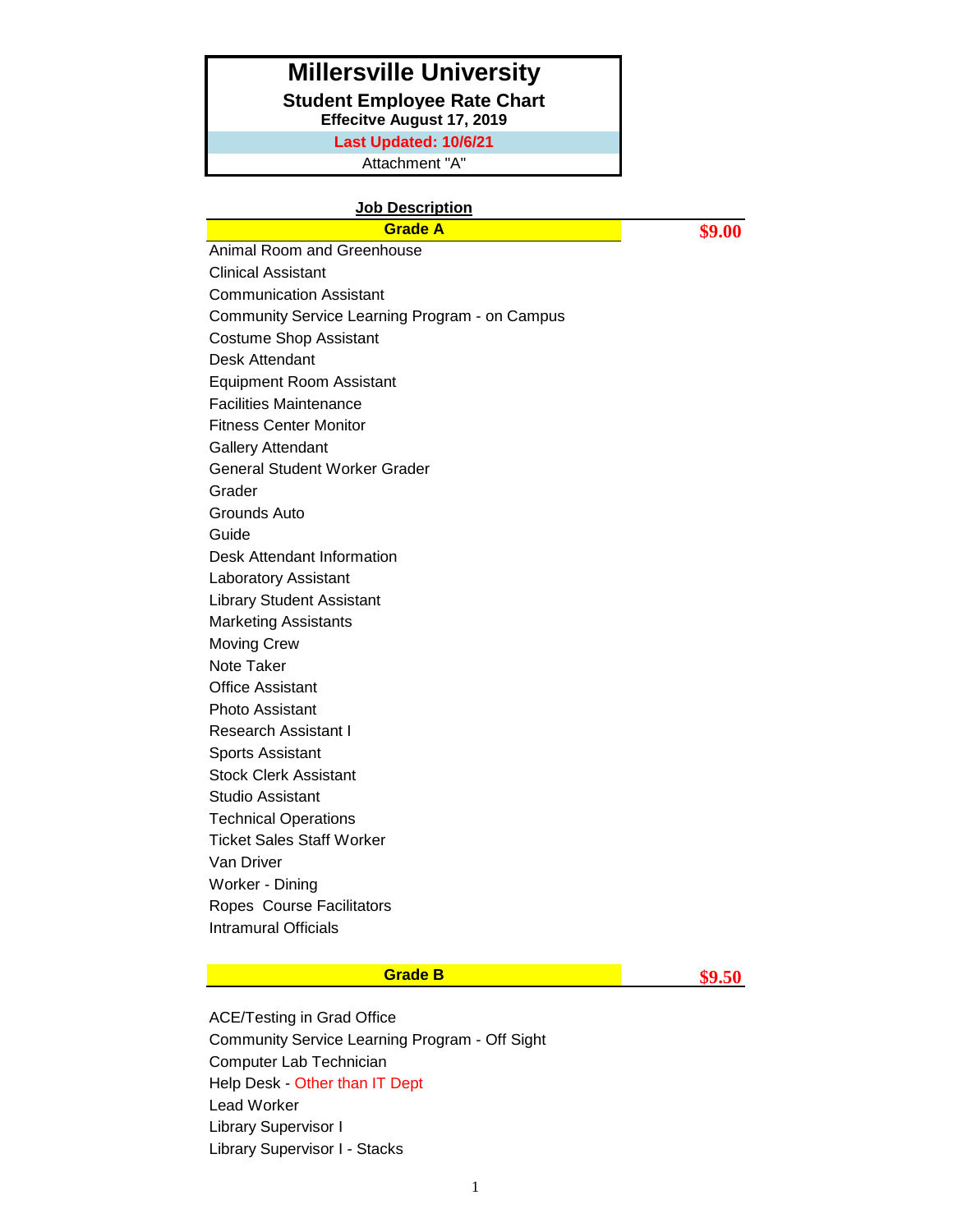## **Millersville University**

**Student Employee Rate Chart**

**Effecitve August 17, 2019**

**Last Updated: 10/6/21**

Attachment "A"

### **Job Description**

Library Technology Assistant Lifeguards Lifeguard Monitor Office/Research assistant On-Site Event Worker Orientation leaders Peer Health Educator Peer Mentor Research Assistant II Ropes Course Monitor Student Supervisor I Summer Conference Assistant Tour Guide

| <b>Grade C</b> | \$10.00 |
|----------------|---------|
|----------------|---------|

Help Desk - IT Library Supervisor II Multimedia Services Networking Tech Student Supervisor II Support Technician - IT Ticket Sales Student Supervisor Web Developer Weight Room Supervisor Intramural Supervisors Advanced Officials Recreation Managers

| Grade D | \$11.00 |
|---------|---------|
|---------|---------|

Accounting Intern Assistant Manager Fitness Center Manager Information Desk Manager Library Supervisor III Peer Health Educator Student Manager Summer Lifeguards Student Manager Crew Coordiantor (Admissions) Student Asst to the VP